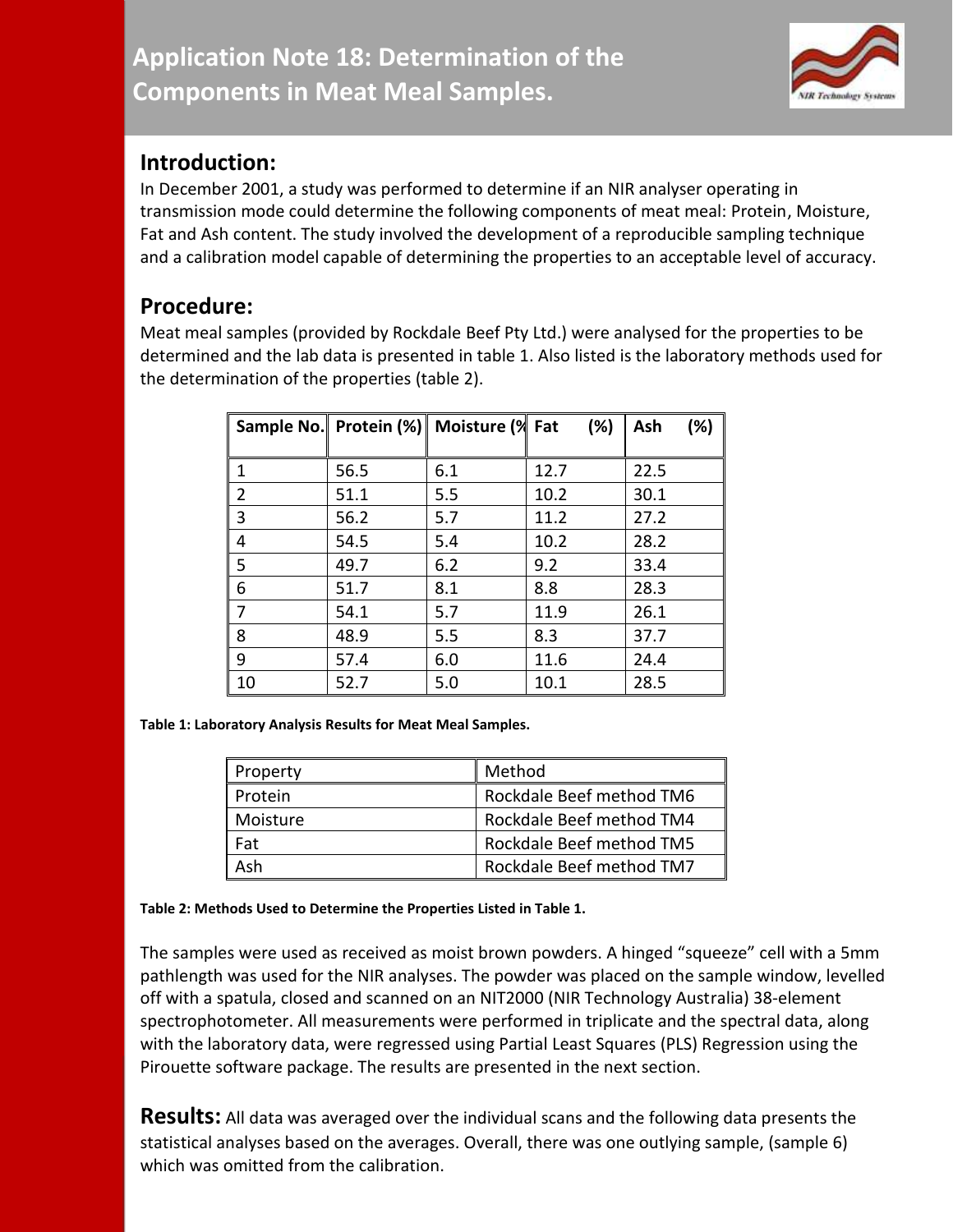**Protein**: Figure 1 shows the predictive ability of the calibration for the protein data.



**Figure 1: Predicted Protein Results**.

Figure 1 clearly shows that there is a good correlation between the predicted and laboratory data. An error statistic of 0.78% is very low considering the protein content is usually in excess of 50% of the composition.

**Moisture**: Figure 2 shows the results for the moisture prediction.



## **Figure 2: Predicted Moisture Results.**

The results of figure 2, on first inspection, do not look promising, but if the fact that the range of moisture samples available for the calibration was very narrow is taken into consideration and the error of prediction was 0.27%, then with a larger set of samples, a reliable calibration should be able to be developed.

**Fat**: Figure 3 shows the predictive ability of the calibration for the determination of fat.



**Figure 3: Predicted Fat Results.**